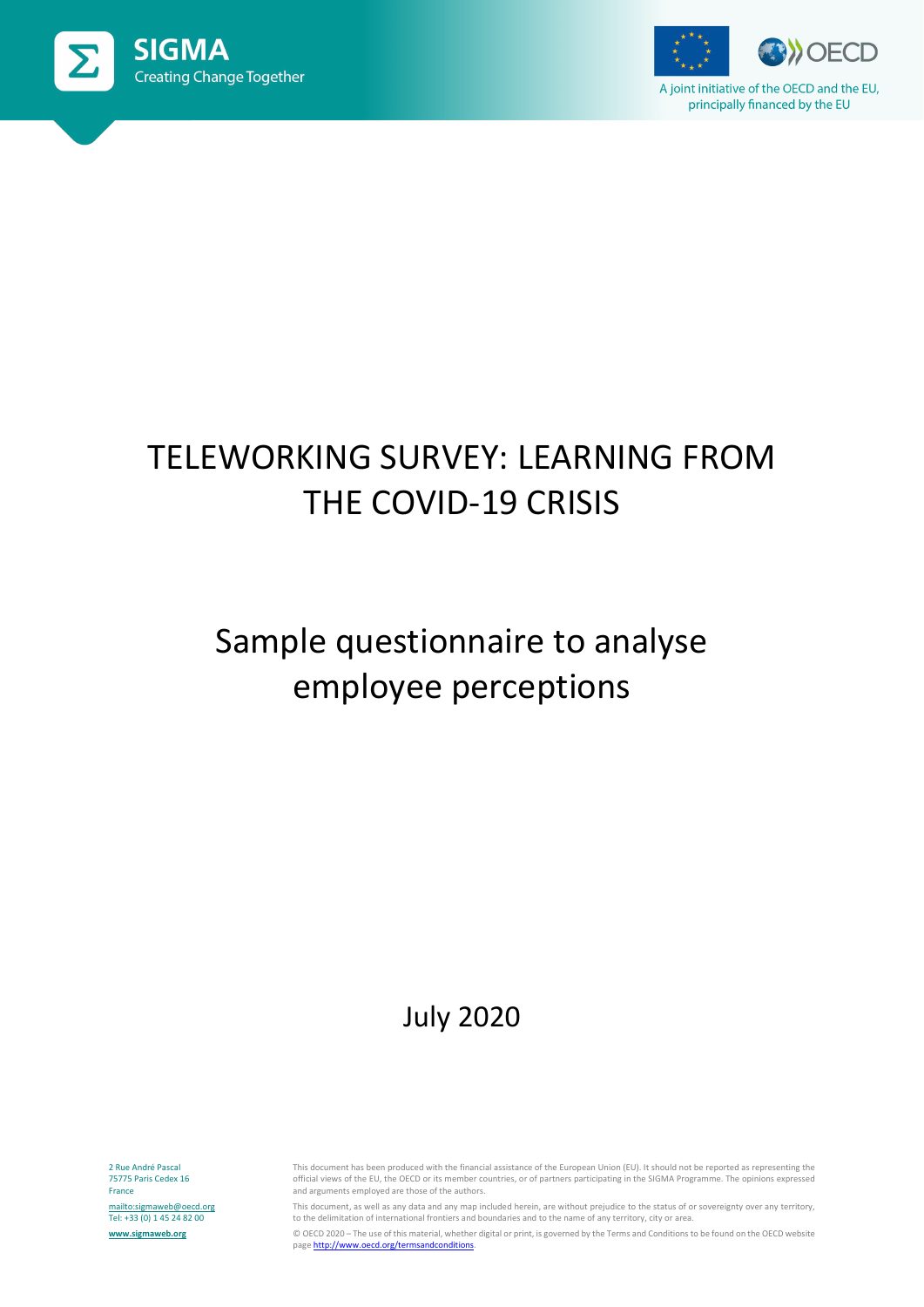SIGMA in co-operation with the European Policy Centre (Belgrade)<sup>[1](#page-1-0)</sup> developed a questionnaire to identify the greatest challenges and benefits civil servants are facing while working remotely in order to examine the possibilities for improving working conditions in Serbian administration. Since almost all countries are fighting with similar issues, we have made the questionnaire available for anyone who would be interested in conducting a similar study in their administration. The questionnaire is rather generic and can be replicated easily in public services of other countries or even within single organisations.

The outbreak of the COVID-19 pandemic forced most public administration bodies to quickly re-organise their work by introducing different modes of working. The confinement measures created an opportunity to examine the potential of institutionalising more flexible work arrangements for civil servants, giving them greater scheduling freedom in how they fulfil the obligations of their positions. Administrations have a variety of work arrangements at their disposal, including flexplace (teleworking, working from home or some other place out of office), flextime, part-time, compressed workweek, etc.



*Figure 1: Analytical model*

Until the coronavirus crisis, the take up of these options has been modest in many administrations and more conventional ways of working have been preferred. The current environment has created an opportunity for shifting the traditional administrative thinking and opened space for more innovation in handling challenges. Regardless of how the crisis ends, it is clear that teleworking is here to stay in one form or another.

Practicing teleworking for the first time at this scale, both civil servants and managers (head of institutions and senior civil servants) have faced new challenges in their work, such as lack of face-to-face communication and availability of colleagues, poor internet connection, lack of office materials and equipment (e.g. scanner, printer, etc.), distractions coming from childcare needs or planning groceries to avoid curfew hours, etc. Nevertheless, the new circumstances opened many potential benefits like improved work-life balance, saving time on commuting to work, and no long hours in the office. This can reduce stress which, in turn, may positively impact not only employees' satisfaction, but also their productivity.

The main objective of the questionnaire is to study the attitudes of civil servants towards teleworking based on different independent variables: individual characteristics of civil servants, availability of the technical equipment at home; managerial factors; and organisational characteristics (Figure 1). It is also

<span id="page-1-0"></span> $\overline{a}$ <sup>1</sup> Very useful contributions in developing the questionnaire were also made by José M. Díaz Pulido and Linda Ait Ameur.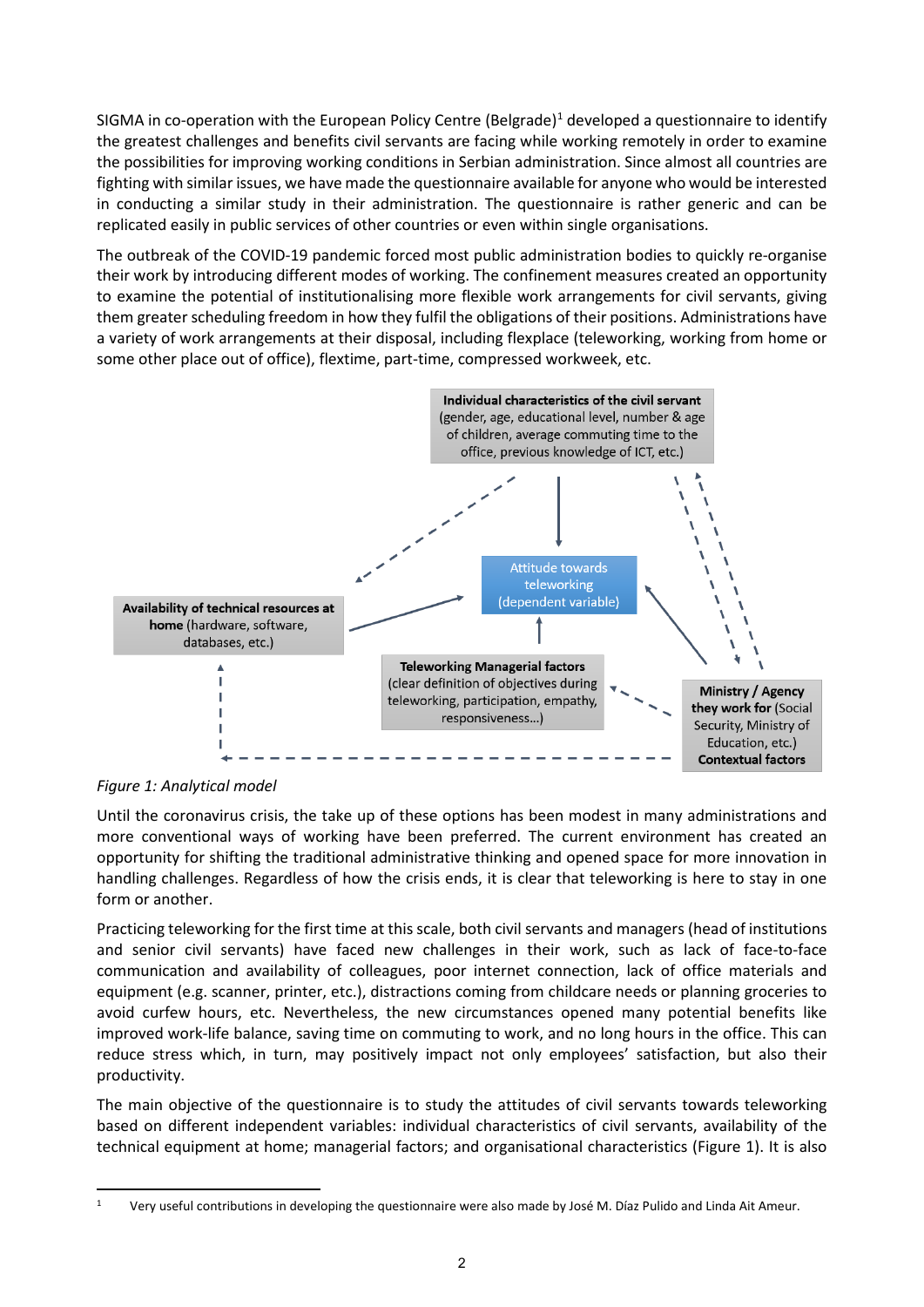possible to adapt the questionnaire for your organisation by bringing in some additional variables or removing existing ones.

The questionnaire can be complemented with other analytical tools like **desk research** analysing the existing legal acts regulating the teleworking area, good practices of the organisations applying these methods, recommendations of international organisations etc. Some areas can be further analysed by employing more **qualitative tools** like semi-structured interviews and focus groups to get a better understanding of attitudes towards teleworking from different perspectives.

It is important that the results of the survey together with the information obtained through other means is used to develop recommendations for improvement of both legal framework and practice to enable public administration to deal better with potential similar crises in the future (short-term impact). Moreover, the study allows proposing the best methods for possible introduction of more flexible work arrangements for civil servants as an integral part of HRM policy and work-life balance aspirations (longterm impact). Therefore, identifying both advantages and disadvantages of teleworking could open a discussion on potential introduction of more flexible work arrangements for civil servants as an integral part of HRM policy.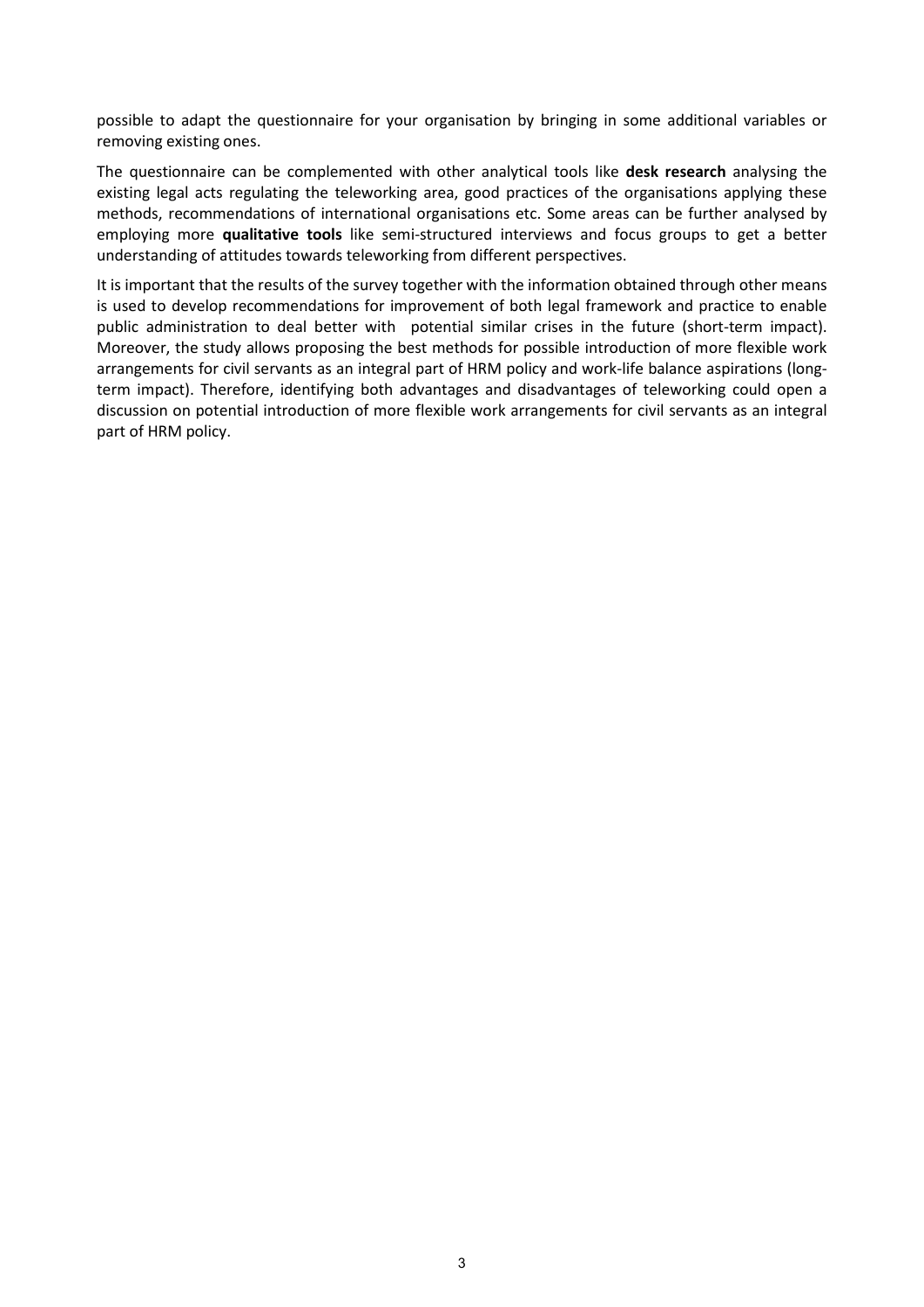### **LEARNING FROM COVID-19 CRISIS: MORE FLEXIBLE WORK ARRANGEMENTS FOR CIVIL SERVANTS?**

Thank you for taking the time to fill out this survey! Your contribution will help us better understand how to improve work conditions for civil servants in [insert country/organisation]

The purpose of this survey is to gain insight into challenges and benefits that you as a civil servant have faced while teleworking during the Covid-19 pandemic. By teleworking (remote work) we imply organising and performing your work using information technologies, where work, which could also be performed at the employer's premises, is carried out away from those premises on a regular basis. Additionally, the survey aims to identify possibilities and opportunities for introducing more flexibility into civil service work arrangements in the future.

The survey is prepared and run by SIGMA/OECD as part of the support project for [insert organisation]

The survey is distributed to all civil servants in state administration and it should take no more than **15 minutes** to fill it out. **The survey is fully anonymous and your answers will not be traced back to you.** 

Your opinion is invaluable to us and results of this study will be used by the [insert organisation] to improve work conditions in the state administration according to your needs.

#### **P1.** Please select the state administration body you currently work in: **Drop down menu… with option Other**

**P2.** During the state of emergency (15<sup>th</sup> of March - 6<sup>th</sup> of May), how many working days in total did you work remotely:

| 0 days (I had no<br>experience working<br>remotely)          | 1-5 working days | 6-10 working days | 11-20 working<br>davs | More than 20 days |
|--------------------------------------------------------------|------------------|-------------------|-----------------------|-------------------|
|                                                              |                  |                   |                       |                   |
| <b>IF THE ANSWER TO D2 IS A DANSE MANYE TO OLIESTION D38</b> |                  |                   |                       |                   |

/IF THE ANSWER TO **P2** IS "0 days" , MOVE TO QUESTION **P38** /IF THE ANSWER TO **P2** IS NOT "0 days" , MOVE TO QUESTIONS **P3**

#### **YOUR EXPERIENCES AND PREFERENCES REGARDING TELEWORKING**

| <b>P3.</b> |               |                 | How would you describe your experience with remote working? |                 |               |
|------------|---------------|-----------------|-------------------------------------------------------------|-----------------|---------------|
|            | Very negative | <b>Negative</b> | Neither positive nor<br>negative                            | <b>Positive</b> | Very positive |
|            |               |                 |                                                             |                 |               |

/RETURN TO BRANCHING OF QUESTIONS DETERMINED BY **P2**; MOVE TO **P3**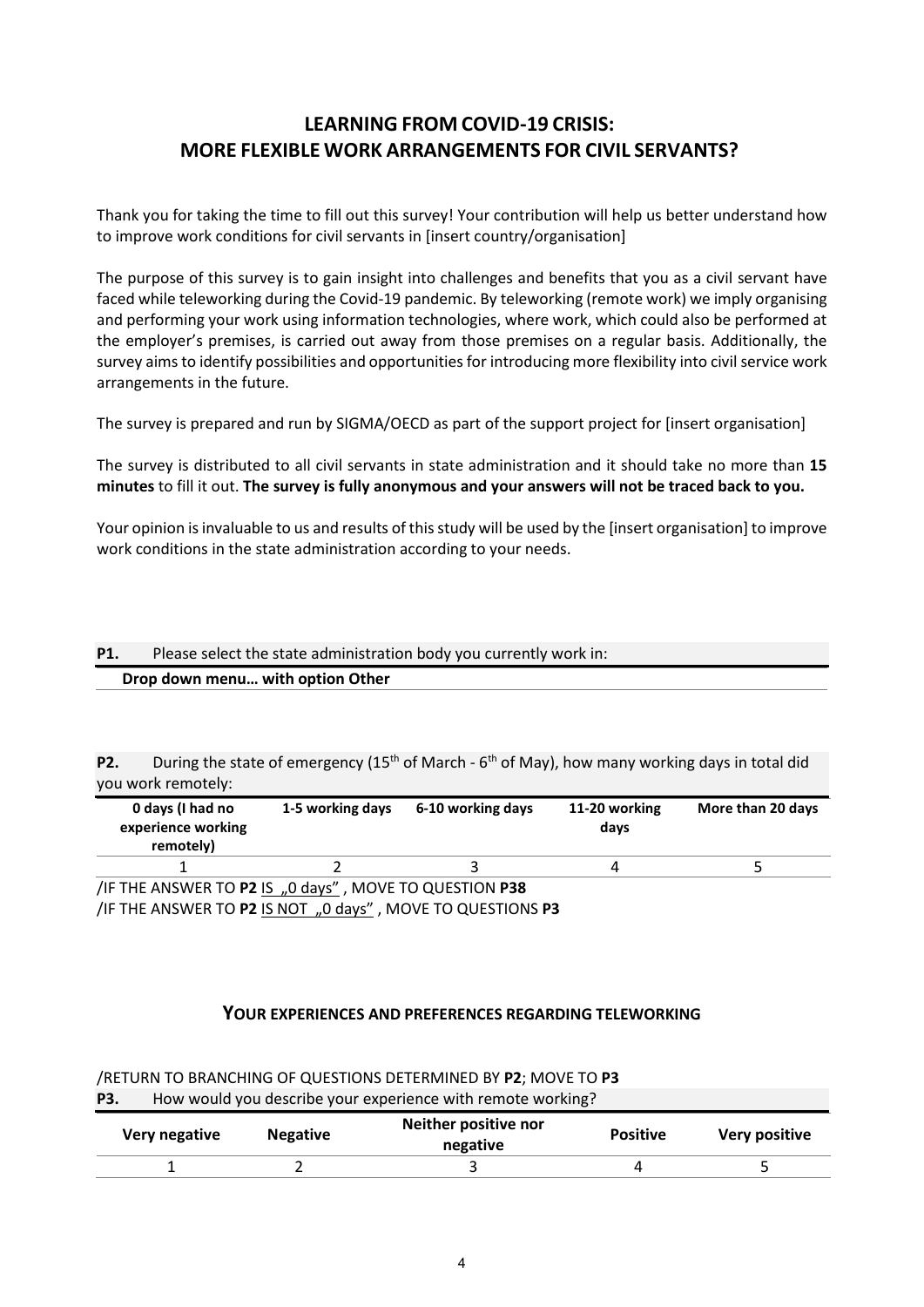| P4. | How productive were you while teleworking? |                             |                  |                             |                                         |  |  |  |  |
|-----|--------------------------------------------|-----------------------------|------------------|-----------------------------|-----------------------------------------|--|--|--|--|
|     | <b>Substantially less</b><br>than usual    | Somewhat less<br>than usual | Same as<br>usual | Somewhat more<br>than usual | <b>Substantially more</b><br>than usual |  |  |  |  |
|     |                                            |                             |                  |                             |                                         |  |  |  |  |

#### **P4.** How productive were you while teleworking?

| <b>P5.</b> | What was your workload while teleworking during the state of emergency? |                               |                                   |                  |                                  |                                  |
|------------|-------------------------------------------------------------------------|-------------------------------|-----------------------------------|------------------|----------------------------------|----------------------------------|
|            | I had no<br>work at all                                                 | Much<br>smaller than<br>usual | Somewhat<br>smaller than<br>usual | Same as<br>usual | Somewhat<br>larger than<br>usual | <b>Much larger</b><br>than usual |
|            |                                                                         |                               |                                   |                  |                                  | b                                |

#### **P6.** With respect to the period of remote working, please indicate how difficult or easy you found the following:

| <b>Statements</b>                                                        | Verv<br>difficult | <b>Moderately</b><br>difficult | <b>Neither</b><br>difficult nor<br>easy | <b>Mostly</b><br>easy | <b>Very</b><br>easy |
|--------------------------------------------------------------------------|-------------------|--------------------------------|-----------------------------------------|-----------------------|---------------------|
| P6a. Balancing of work and personal<br>life                              |                   |                                | 3                                       | 4                     | ר                   |
| P6b. Setting fixed working hours<br>(e.g. not working longer than usual) |                   |                                | 3                                       | 4                     | 5                   |
| P6c. Making regular breaks during<br>work                                |                   | 2                              | 3                                       | 4                     |                     |
| P6d. Working in social isolation                                         |                   | 2                              | 3                                       | 4                     | 5                   |
| P6e. Dealing with anxiety about<br>Covid-19                              |                   |                                | 3                                       | 4                     |                     |

#### **P7.** In your opinion, to what extent did the Covid-19 pandemic and the state of emergency affect the functioning of **your institution?**

| The<br>functioning<br>was severely<br>disrupted | There were<br>minor<br>disruptions | There were<br>no changes in<br>functioning | <b>The</b><br>functioning<br>somewhat<br>improved | The<br>functioning<br>significantly<br>improved | Do not know/I have no<br>opinion |
|-------------------------------------------------|------------------------------------|--------------------------------------------|---------------------------------------------------|-------------------------------------------------|----------------------------------|
|                                                 |                                    |                                            |                                                   |                                                 | 99                               |

#### **P8.** Do you think the introduction of the possibility of remote working in the future will:

| Significantly<br>deteriorate the<br>functioning of<br>vour<br>institution? | Somewhat<br>deteriorate the<br>functioning of<br>your institution? | <b>Neither improve</b><br>nor deteriorate the<br>functioning of your<br>institution? | Somewhat<br>improve<br>functioning<br>of vour<br>institution? | Significantly<br>improve<br>functioning of<br>vour<br>institution? | Do not<br>know/I have<br>no opinion |
|----------------------------------------------------------------------------|--------------------------------------------------------------------|--------------------------------------------------------------------------------------|---------------------------------------------------------------|--------------------------------------------------------------------|-------------------------------------|
|                                                                            |                                                                    |                                                                                      | Δ                                                             |                                                                    | 99                                  |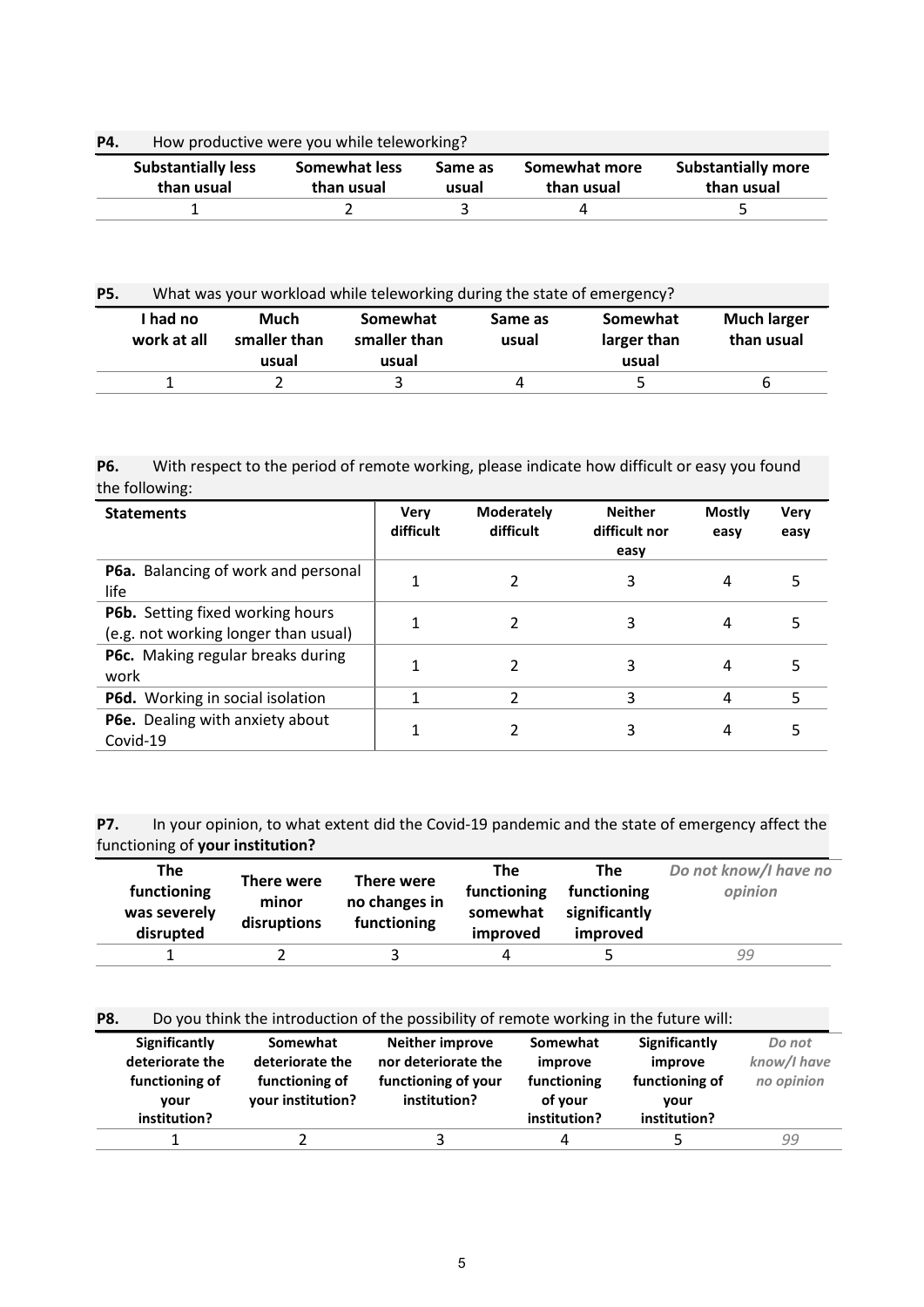| <b>P9.</b> | How would you prefer to organise your work in the future, after the crisis? |                                       |                                                                        |                                                      |                                                   |  |  |  |
|------------|-----------------------------------------------------------------------------|---------------------------------------|------------------------------------------------------------------------|------------------------------------------------------|---------------------------------------------------|--|--|--|
|            | Complete<br>absence of<br>teleworking                                       | Some<br>teleworking days<br>per month | <b>Approximately half of</b><br>working days in a month<br>teleworking | Somewhat more<br>than half a month of<br>teleworking | <b>Full or nearly</b><br>full-time<br>teleworking |  |  |  |
|            |                                                                             |                                       |                                                                        |                                                      |                                                   |  |  |  |

**P10.** Using the scale below, please indicate how important for you personally are the following aspects of remote working (teleworking) in general:

| <b>Statements</b>                                                                 | Completely<br>unimportant |                |   |   | <b>Extremely</b><br>important |
|-----------------------------------------------------------------------------------|---------------------------|----------------|---|---|-------------------------------|
| P10a. Possibility to organise my own<br>working hours                             |                           |                | 3 | 4 | 5                             |
| P10b. Possibility to use video-<br>conferencing rather than in-person<br>meetings |                           |                | 3 | 4 |                               |
| P10c. Opportunity not to commute<br>every day to my workplace                     |                           | $\mathcal{P}$  | 3 | 4 |                               |
| P10d. Opportunity to spend less time<br>every day getting ready for work          |                           | $\overline{2}$ | 3 | 4 | 5                             |
| P10e. Possibility to reduce the number<br>of business trips.                      |                           | $\mathfrak{p}$ | 3 | 4 | 5                             |
| P10f. Opportunity to spend more time<br>with family and/or pets                   |                           |                | 3 | 4 |                               |

#### **CONDITIONS FOR TELEWORKING AT HOME**

P11. Do you have access to the basic equipment necessary for remote working (e.g. access to a laptop/desktop, webcam, microphone)

**b. No** 2

**P12.** Please compare the working conditions at your regular workplace to the following aspects of your living space used for remote working:

| <b>Statements</b>                                                                                                                                              | Much<br>worse | Somewhat<br>worse | Approximately<br>the same | Somewhat<br>better | Much<br>better |
|----------------------------------------------------------------------------------------------------------------------------------------------------------------|---------------|-------------------|---------------------------|--------------------|----------------|
| P12a. Arrangement of workspace at<br>home (e.g. having a working desk, the<br>position of the desk, having a working<br>chair, position of the computer, etc.) |               |                   | 3                         | 4                  |                |
| P12cb. Lighting in your home working<br>space                                                                                                                  |               |                   | 3                         | 4                  |                |
| <b>P12c.</b> Noise levels around your home<br>working space                                                                                                    |               |                   | 3                         | 4                  |                |

**a. Yes**1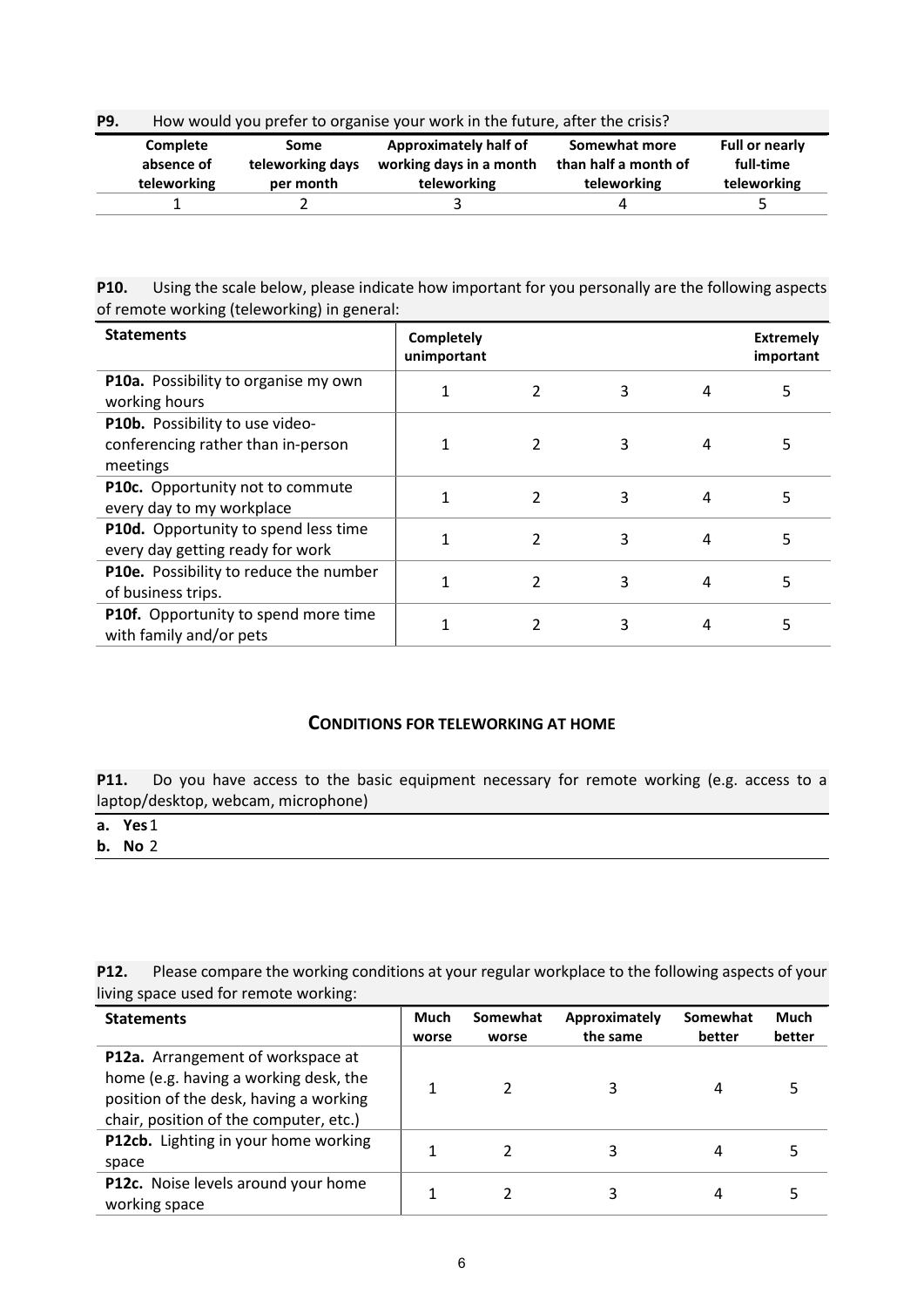#### **P13.** Do you have a separate room for working available at home?

**a. Yes**1

**b. No** 2

**P14.** How many minutes typically does it take you to commute between home and work (in one direction)?

**a. \_\_\_\_\_\_\_\_\_\_\_\_\_**

**P15.** Considering your circumstances while teleworking during the state of emergency, please indicate how frequently you faced the problems with the following:

| <b>Statements</b>                                                                                 | All the<br>time | Often         | <b>Sometimes</b> | Rarely | <b>Never</b> |
|---------------------------------------------------------------------------------------------------|-----------------|---------------|------------------|--------|--------------|
| <b>P15a.</b> The Internet service                                                                 | 1               | $\mathcal{P}$ | 3                | 4      | 5            |
| <b>P15b.</b> The access to office<br>supplies/materials (e.g. paper, scanners,<br>staplers, etc.) | 1               |               | 3                | 4      | 5            |
| P15c. Software (programs) used for<br>teleworking                                                 | 1               |               | 3                | 4      | 5            |
| P15d. Computer/laptop used for<br>teleworking                                                     | 1               |               |                  | 4      |              |

/IF THE ANSWER TO **P15c** AND/OR **P15d** IS NOT "Never" MOVE TO QUESTION **P16** /FOR OTHER ANSWERS MOVE TO QUESTION **P17**

**P16.** Did you receive any support from your employer in the case of the malfunction of the hardware or software necessary for remote working (e.g. advice how to fix problems with programs, or with equipment such as laptop or headphones, etc.)

| a. Yes1 |                |  |
|---------|----------------|--|
|         | <b>b.</b> No 2 |  |

/RETURN TO BRANCHING OF QUESTIONS DETERMINED BY **P2**; MOVE TO **P17**

**P17.** Did you have to take care of any children below 12 or/and elderly or/and a person with disability during your teleworking hours?

**a. Yes**1

#### **b. No** 2

/IF THE ANSWER TO **P17** IS "Yes", MOVE TO THE NEXT QUESTION **P18**

/IF THE ANSWER TO **P17** IS "No", MOVE TO THE QUESTION **P19**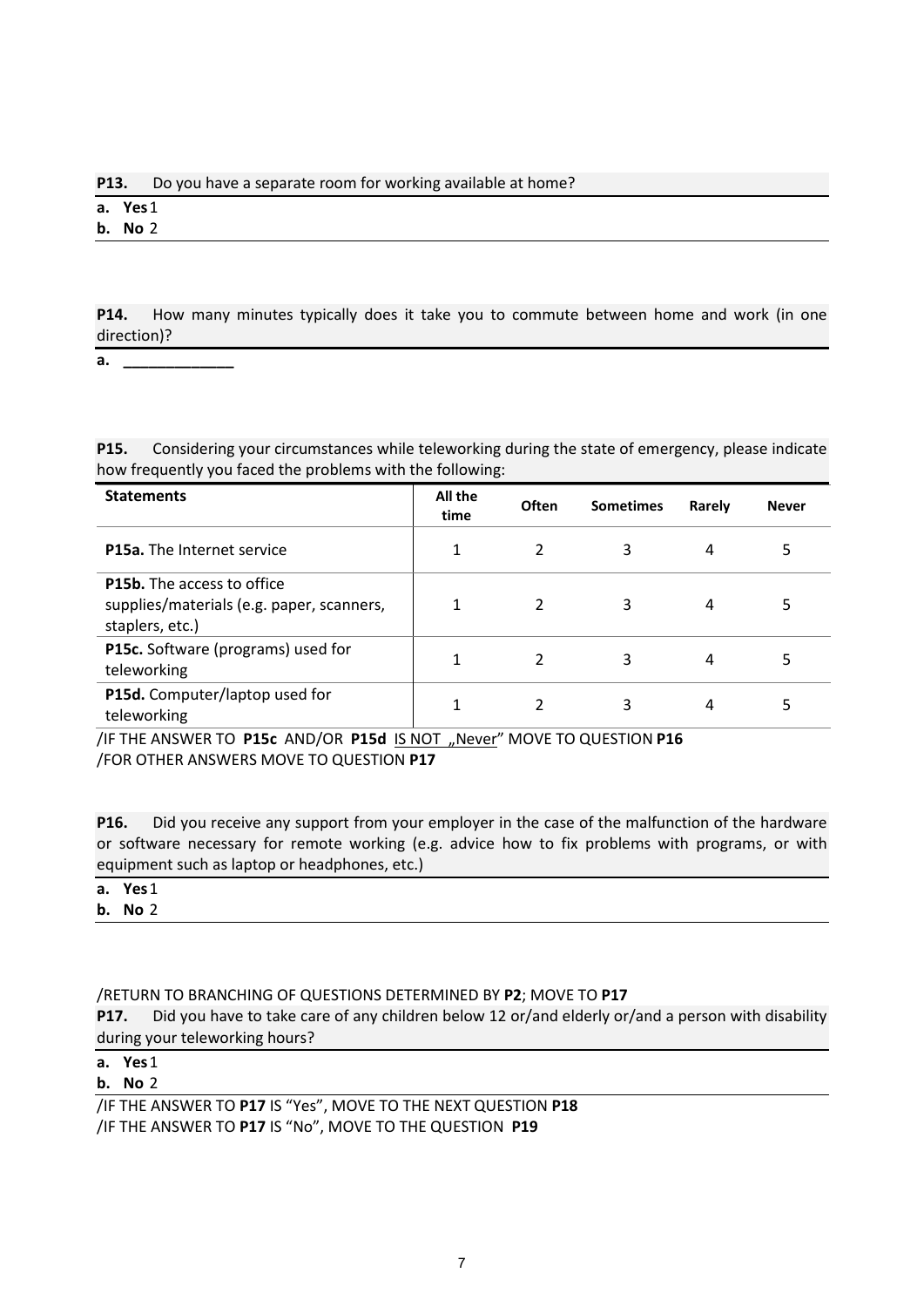**P18.** Using the scale below, please indicate what was the effect of the presence of the children and/or elderly or/and persons with a disability in your home on your performance and productivity while you were teleworking.

| Extreme<br><sup>-+</sup> ing |  | <b>icting at all</b><br>mm |  |  |  |
|------------------------------|--|----------------------------|--|--|--|
|                              |  |                            |  |  |  |

#### /RETURN TO BRANCHING OF QUESTIONS DETERMINED BY **P2**; MOVE TO **P19**

**P19.** Using the scale below, please indicate how concerned are you about the effect of Covid-19 on your personal health?

| <b>Extremely concerned</b> |  | Not concerned at all |  |  |
|----------------------------|--|----------------------|--|--|
|                            |  |                      |  |  |

#### **JOB CHARACTERISTICS AND TECHNICAL RESOURCES**

| <b>P20.</b> | Please use the scale below to rank your technical/IT skills necessary to effectively telework: |                                                       |  |                  |                  |  |  |
|-------------|------------------------------------------------------------------------------------------------|-------------------------------------------------------|--|------------------|------------------|--|--|
|             |                                                                                                | Unsatisfactory skills Satisfactory skills Good skills |  | Very good skills | Excellent skills |  |  |
|             |                                                                                                |                                                       |  |                  |                  |  |  |

**P21.** Please use the scale below to rank technical/IT skills of **your colleagues** necessary to effectively telework:

| Unsatisfactory skills Satisfactory skills | <b>Good skills</b> | Very good skills | <b>Excellent skills</b> |  |
|-------------------------------------------|--------------------|------------------|-------------------------|--|
|                                           |                    |                  |                         |  |

**P22.** Please use the scale below to rank technical/IT skills of **your clients** with respect to filing in the requests electronically or using e-government.

| <b>Unsatisfactory</b> | Satisfactory | Good skills | Very good | <b>Excellent</b> | Do not work with       |
|-----------------------|--------------|-------------|-----------|------------------|------------------------|
| skills                | skills       |             | skills    | skills           | citizens or businesses |
|                       |              |             |           |                  | 99                     |

**P23.** Please indicate to what extent do you agree or disagree with the following statements:

| <b>Statements</b>                                                                                                                | <b>Completely</b><br>disagree | <b>Disagree</b> | <b>Neither</b><br>agree nor<br>disagree | Agree | <b>Completely</b><br>agree | Does not<br>apply to<br>$me/$ I do<br>not know |
|----------------------------------------------------------------------------------------------------------------------------------|-------------------------------|-----------------|-----------------------------------------|-------|----------------------------|------------------------------------------------|
| P23a. My working tasks cannot<br>be done remotely because legally<br>prescribed administrative<br>procedures do not allow for it |                               | 2               | 3                                       | 4     | 5                          | 99                                             |
| P23b. Due to the lack of<br>digitalisation, I have had<br>problems with accessing<br>information and documents                   |                               | $\mathfrak{p}$  | 3                                       | 4     | 5                          | 99                                             |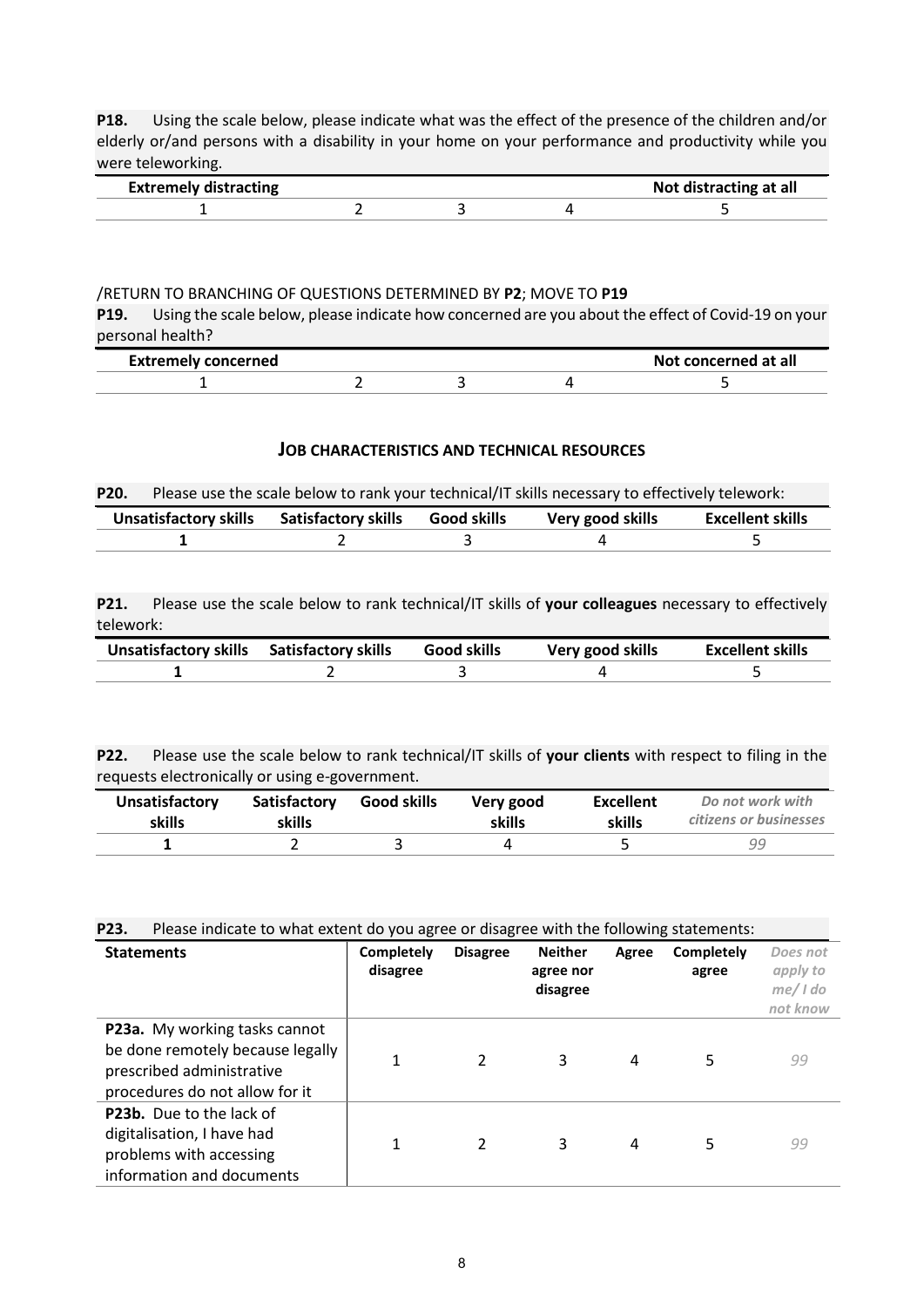| necessary to perform my working<br>tasks                                                                                             |  |    |  |    |
|--------------------------------------------------------------------------------------------------------------------------------------|--|----|--|----|
| P23c. Due to remote working, I<br>have had problems in providing<br>information and services to<br>interested citizens or businesses |  | 3. |  | 99 |

| P24. | What part of your daily working tasks can you complete using just your computer? |  |
|------|----------------------------------------------------------------------------------|--|
|------|----------------------------------------------------------------------------------|--|

| None of the tasks | Some of the<br>tasks | About half of<br>the tasks | <b>Majority of the</b><br>tasks | All of the tasks |
|-------------------|----------------------|----------------------------|---------------------------------|------------------|
|                   |                      |                            |                                 |                  |

**P25.** Which channel did you use mostly **BEFORE** the period of the state of emergency and confinement to serve citizens or businesses?

| a. Face-to-face at the public sector office                             |  |  |
|-------------------------------------------------------------------------|--|--|
| b. By Phone                                                             |  |  |
| c. By e-mail                                                            |  |  |
| d. By using software custom made for my institution                     |  |  |
| e. My job does not include direct contact with citizens or businesses 5 |  |  |

**P26.** Which channel did you use mostly **DURING** the period of the state of emergency and confinement to serve citizens or businesses?

| a. Face-to-face at the public sector office                             |  |  |
|-------------------------------------------------------------------------|--|--|
| b. By Phone                                                             |  |  |
| c. By e-mail                                                            |  |  |
| d. By using software custom made for my institution                     |  |  |
| e. My job does not include direct contact with citizens or businesses 5 |  |  |

**P27.** Please indicate how frequently you were using the following channels **BEFORE** Covid-19 to interact with your colleagues/managers in order to complete your job duties?

| <b>Statements</b>                                      | <b>Never</b> | Rarely        | <b>Sometimes</b> | <b>Often</b> | All the |
|--------------------------------------------------------|--------------|---------------|------------------|--------------|---------|
|                                                        |              |               |                  |              | time    |
| <b>P27a.</b> Face-to-face at the office                |              | 2             | 3                | 4            | 5       |
| <b>P27b.</b> Phone calls                               |              | 2             | 3                | 4            | 5       |
| P27c. E-mail communication                             |              | $\mathcal{P}$ | 3                | 4            | 5       |
| P27d. One to one and/or group chats (e.g. using Viber, |              | $\mathcal{P}$ | 3                | 4            |         |
| WhatsApp, Facebook messenger)                          |              |               |                  |              |         |
| P27e. Online video conferencing/meetings (e.g. via     |              | $\mathcal{L}$ | 3                |              |         |
| Skype, Zoom)                                           |              |               |                  | 4            |         |
| P27f. Online collaboration and cooperation including   |              |               |                  |              |         |
| document sharing and online teamwork (for example,     |              | $\mathcal{P}$ | 3                | 4            |         |
| using Microsoft Teams, Trello)                         |              |               |                  |              |         |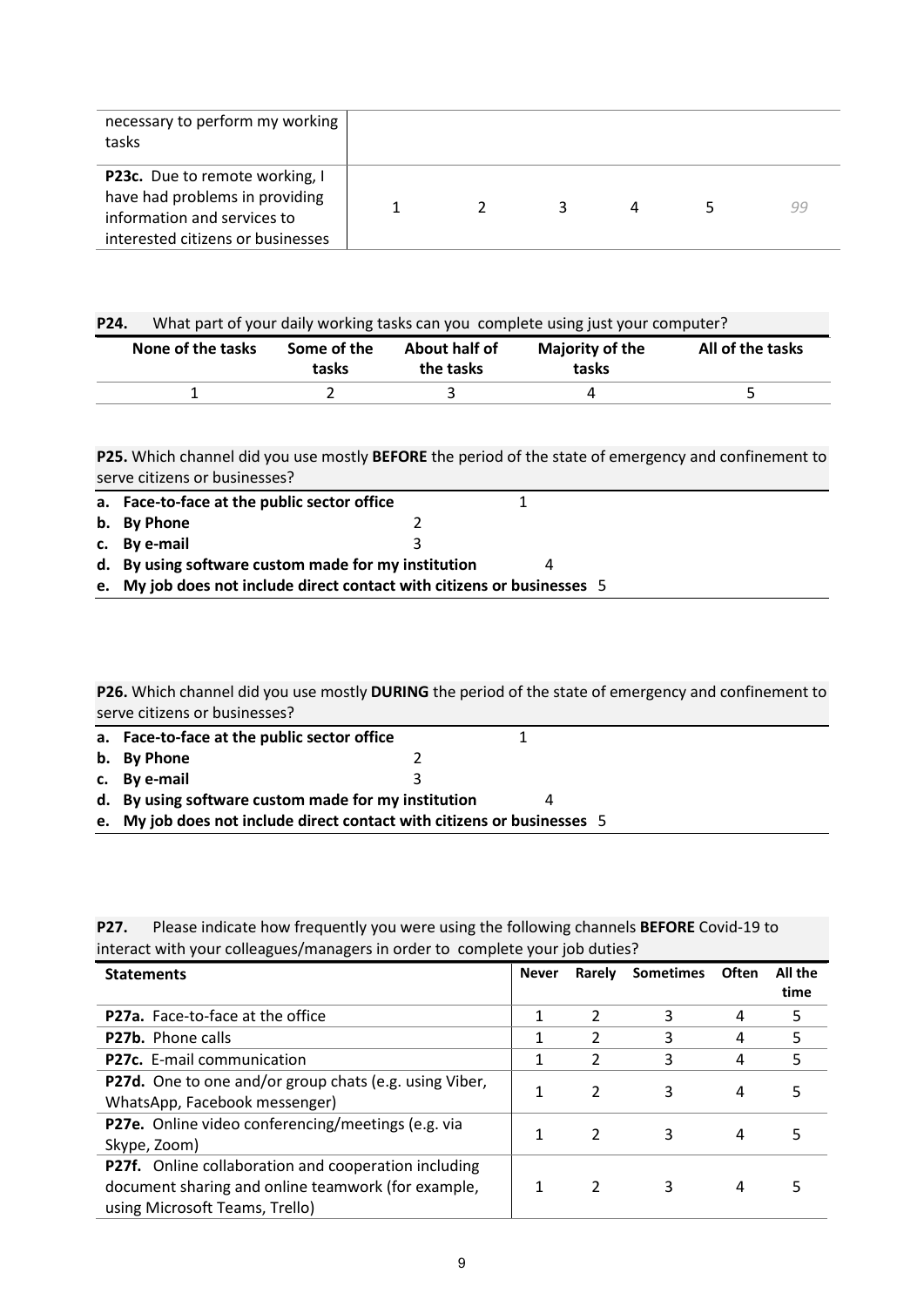**P28.** Please indicate how frequently you were using the following channels **DURING** Covid-19 to interact with your colleagues/managers in order to complete your job duties?

| <b>Never</b><br><b>Statements</b>                    |  | Rarely         | <b>Sometimes</b> | <b>Often</b> | All the |
|------------------------------------------------------|--|----------------|------------------|--------------|---------|
|                                                      |  |                |                  |              | time    |
| <b>P28a.</b> Face-to-face at the office              |  | $\mathcal{L}$  | 3                | 4            | 5       |
| P28b. E-mail communication                           |  | $\mathfrak{p}$ | 3                | 4            | 5       |
| <b>P28c.</b> Phone calls                             |  | 2              | 3                | 4            | 5       |
| P28d. One to one or group chats (e.g. via Viber,     |  | $\mathcal{P}$  | 3                | 4            | 5       |
| WhatsApp, Facebook messenger)                        |  |                |                  |              |         |
| P27e. Online video conferencing/meetings (e.g. via   |  | $\mathcal{P}$  | 3                | 4            |         |
| Skype, Zoom)                                         |  |                |                  |              |         |
| P27f. Online collaboration and cooperation including |  |                |                  |              |         |
| document sharing and online teamwork (for example,   |  |                | 3                | 4            |         |
| using Microsoft Teams, Trello)                       |  |                |                  |              |         |

**P29.** Please indicate up to three tools you used most frequently during the state of emergency to share office documents (allow 3 answers):

- **a. Official government e-mail account**
- **b. Personal email account (Gmail, Yahoo! mail, or other)**
- **c. Google drive**
- **d. Dropbox**
- **e. Microsoft Teams**
- **f. Software custom made for my institution**
- **g. Other (write-in answer)**

**P30.** Using the scale below, please indicate how concerned you were about security of data and documents while teleworking?

| concerned<br>Fv |  | $-$ ncornon $-$<br>`at all |
|-----------------|--|----------------------------|
|                 |  |                            |

**P31.** With how many colleagues from your institution do you work on an everyday basis?

| I work independently/alone. | I work in a small team of people<br>$(2-10).$ | I work in a large team of<br>people (more than 10). |
|-----------------------------|-----------------------------------------------|-----------------------------------------------------|
|                             |                                               |                                                     |

**P32.** Please, let us know, on average, how much time daily did you spend in online meetings while teleworking during the state of emergency?

| No time<br>at all | 30 minutes or<br>less per day | More than 30 minutes but<br>less than 1 hour per day | More than 1 hour but<br>less than 2 hours per<br>dav | 2 or more<br>hours per day |
|-------------------|-------------------------------|------------------------------------------------------|------------------------------------------------------|----------------------------|
|                   |                               |                                                      |                                                      |                            |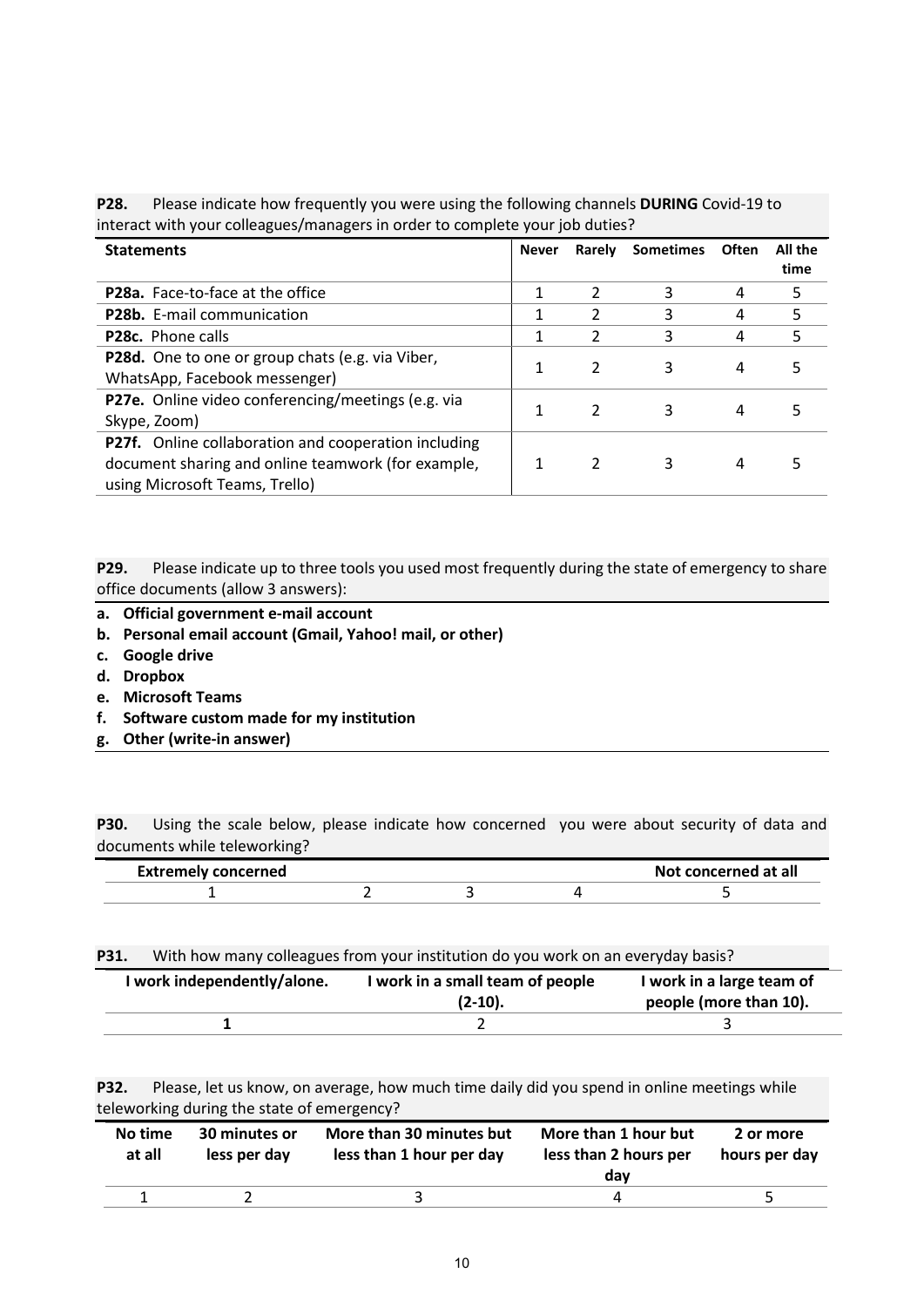| P33. | How satisfied are you with respect to the length of the online meetings? |                          |                                       |                       |                   |  |
|------|--------------------------------------------------------------------------|--------------------------|---------------------------------------|-----------------------|-------------------|--|
|      | Verv<br>dissatisfied                                                     | Somewhat<br>dissatisfied | Neither satisfied nor<br>dissatisfied | Somewhat<br>satisfied | Verv<br>satisfied |  |
|      |                                                                          |                          |                                       |                       |                   |  |

**P34.** In comparison to the time spent in meetings before the state of emergency, please, let us know how much time did you spend in online meetings while teleworking during the state of emergency?

| Much more time<br>than before | Somewhat more<br>time than before | More or less<br>the same<br>amount of<br>time | Somewhat less<br>time than before | Much less time than<br>before |
|-------------------------------|-----------------------------------|-----------------------------------------------|-----------------------------------|-------------------------------|
|                               |                                   |                                               |                                   |                               |

#### **MANAGERIAL FACTORS OF TELEWORKING**

**P35.** Considering your experience with remote working during the state of emergency, please indicate to what extent do you agree or disagree with the following statements:

| <b>Statements</b>                                                                                                                                              | <b>Completely</b><br>disagree | <b>Disagree</b> | <b>Neither</b><br>agree nor<br>disagree | Agree | Completely<br>agree |
|----------------------------------------------------------------------------------------------------------------------------------------------------------------|-------------------------------|-----------------|-----------------------------------------|-------|---------------------|
| P35a. My manager provided me with<br>regular feedback on my work<br>performance and tasks.                                                                     | 1                             | 2               | 3                                       | 4     | 5                   |
| P35b. My manager gave me clear tasks<br>and deadlines                                                                                                          | 1                             | $\overline{2}$  | 3                                       | 4     | 5                   |
| P35c. My manager trusted me and did<br>not impose any additional supervising<br>procedures on me                                                               | 1                             | $\mathfrak{p}$  | 3                                       | 4     | 5                   |
| P35d. My manager communicated<br>clearly the work conditions for remote<br>working (e.g. when to be available for<br>calls, how to report working hours, etc.) | 1                             | $\overline{2}$  | 3                                       | 4     | 5                   |
| P35e. My manager required of me to be<br>permanently available during working<br>hours                                                                         | 1                             | 2               | 3                                       | 4     | 5                   |

| Please let us know about the following: |
|-----------------------------------------|
|                                         |

| <b>Statements</b>                                         | Yes | Nο |
|-----------------------------------------------------------|-----|----|
| P36a. Did your employer provide you with any training or  |     |    |
| advice on remote working (teleworking)?                   |     |    |
| P36b. Did your employer provide you with any hardware for |     |    |
| remote working (e.g. laptops, tablets, etc.)?             |     |    |
| P36c. Did your employer recommend or provide you with any |     |    |
| software for remote working (e.g. Microsoft Teams)?       |     |    |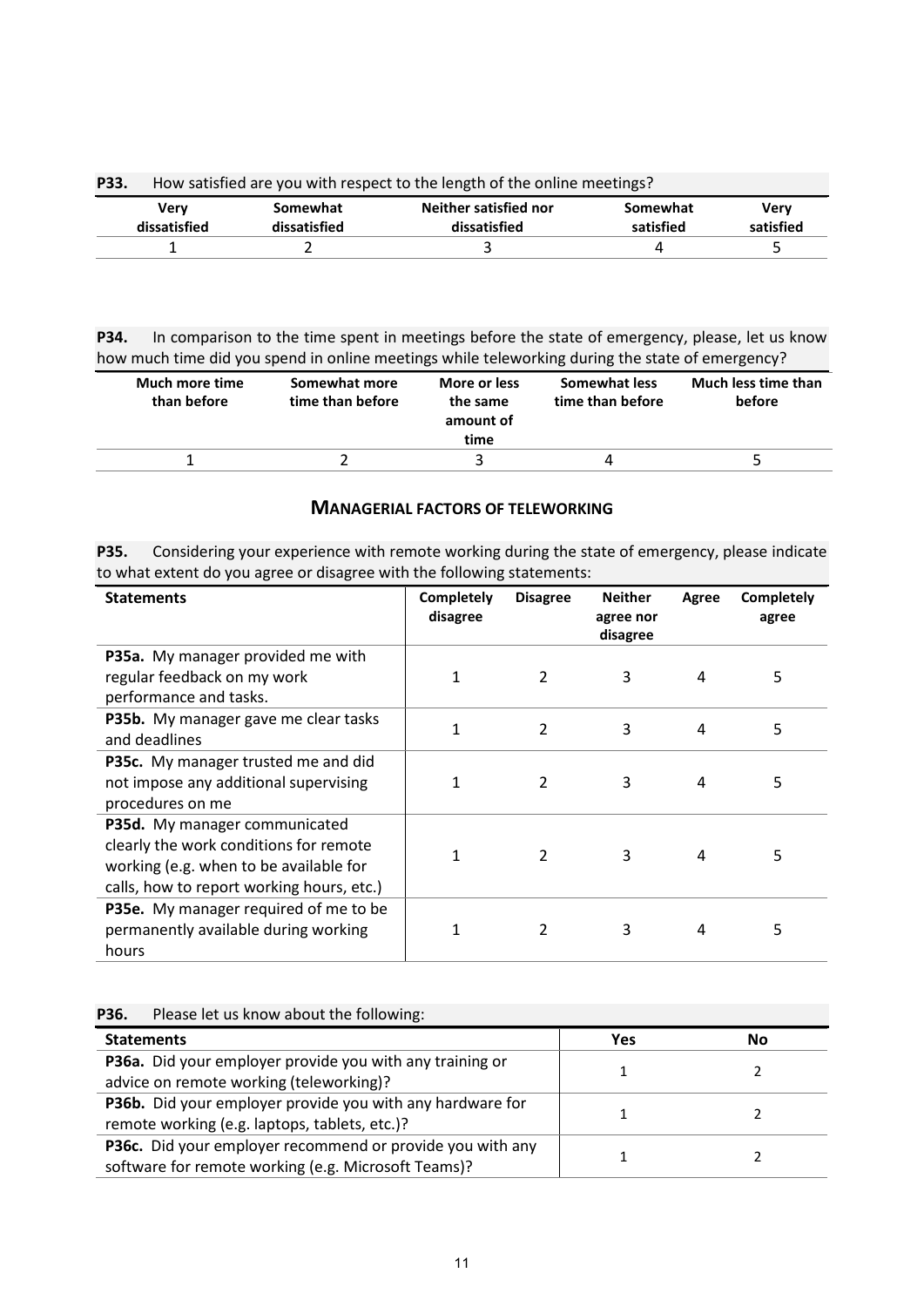| P36d. Did your employer compensate any additional costs of |  |
|------------------------------------------------------------|--|
| remote work, which you didn't have before (e.g. internet)? |  |

**P37.** Considering your experience, please assess the effect of remote working (teleworking) on the following aspects of your working life:

| <b>Statements</b>                                                                                  | <b>Very</b><br>negative<br>effect | Somewhat<br>negative<br>effect | <b>Neither</b><br>negative nor<br>positive effect | Somewhat<br>positive<br>effect | <b>Verv</b><br>positive<br>effect |
|----------------------------------------------------------------------------------------------------|-----------------------------------|--------------------------------|---------------------------------------------------|--------------------------------|-----------------------------------|
| P37a. Coordination between<br>management and the employees                                         |                                   | 2                              | 3                                                 | 4                              | 5                                 |
| P37b. Coordination of work tasks<br>with your colleagues and team<br>members                       |                                   | 2                              | 3                                                 | 4                              | 5                                 |
| P37c. Coordination between<br>different institutions of<br>government (e.g. between<br>ministries) |                                   | 2                              | 3                                                 | 4                              | 5                                 |

#### **QUESTIONS FOR THOSE WHO DID NOT TELEWORK**

IF THE ANSWER TO P2 WAS "0 days", MOVE TO THE NEXT QUESTION P38

| P38. | Please let us know about the reasons you did not telework during the state of emergency: |
|------|------------------------------------------------------------------------------------------|
|------|------------------------------------------------------------------------------------------|

| a. I was requested by my superiors to work at the office                      |  |
|-------------------------------------------------------------------------------|--|
| b. My job involves provision of services which could not be provided remotely |  |
| c. I requested myself and was granted permission to work at the office        |  |
| d. Other (please specify)                                                     |  |

**P39.** How would you like to organize your work in the future (after the Covid-19 crisis)?

| Complete<br>absence of | Some<br>teleworking days | Approximately half of<br>working days in a month | Somewhat more<br>than half a month of | Full or nearly<br>full-time |
|------------------------|--------------------------|--------------------------------------------------|---------------------------------------|-----------------------------|
| teleworking            | per month                | teleworking                                      | teleworking                           | teleworking                 |
|                        |                          |                                                  | 4                                     |                             |

#### **QUESTIONS FOR MANAGERS**

#### /THIS QUESTION FOLLOWS EITHER **P37** OR **P39**

**P40.** Please indicate if you are occupying a managerial or a non-managerial role.

**a. Managerial role** 1

#### **b**. **Non-managerial role** 2

/IF THE ANSWER TO **P40** IS "Managerial role" MOVE TO THE QUESTION **P41**

/IF THE ANSWER TO **P40** IS "Non-managerial role" MOVE TO THE QUESTION **P46** (DEMOGRAPHICS)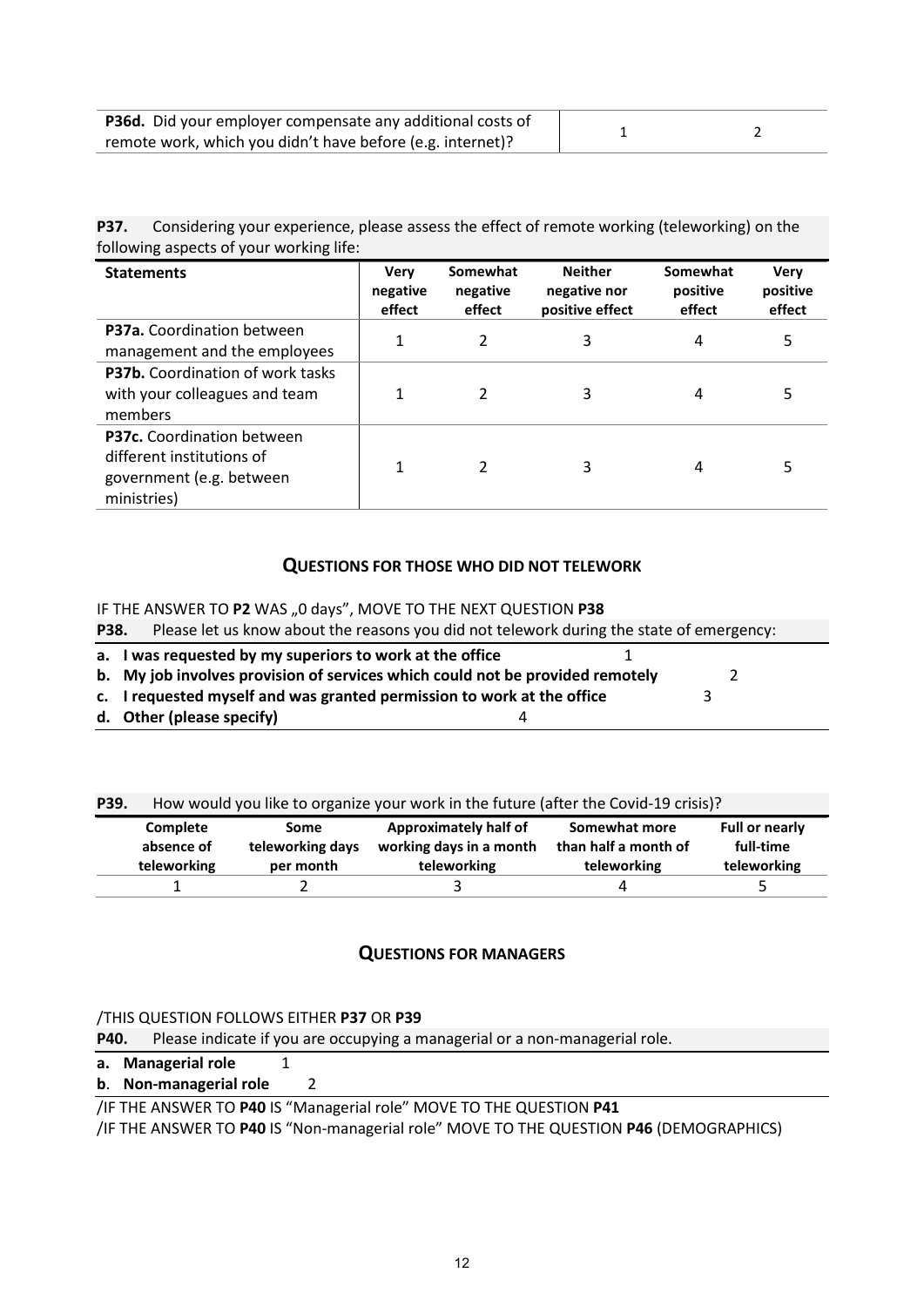| P41. | Did you manage a teleworking team? |
|------|------------------------------------|
|------|------------------------------------|

| a. Yes |                                                              |
|--------|--------------------------------------------------------------|
| b. No  |                                                              |
|        | /IF THE ANSWER TO P41 IS "Yes" MOVE TO THE NEXT QUESTION P42 |

/IF THE ANSWER TO **P41** IS "No" MOVE TO THE QUESTION **P46** (DEMOGRAPHICS)

| P42. | In your experience, to what extent it was difficult to manage workers who were teleworking |                             |                       |             |           |  |
|------|--------------------------------------------------------------------------------------------|-----------------------------|-----------------------|-------------|-----------|--|
|      | <b>Very difficult</b>                                                                      | <b>Moderately difficult</b> | Neither difficult nor | Mostly easy | Very easy |  |
|      |                                                                                            |                             | easv                  |             |           |  |
|      |                                                                                            |                             |                       |             |           |  |

**P43.** Did you receive any training, tutorials or advice from your institution on how to organise remote working of your employees?

| a. Yes |  |  |  |  |
|--------|--|--|--|--|
| b. No  |  |  |  |  |

P44. Did you receive the any technical support for organising teleworking of your employees (e.g. ensuring required software)?

| a. Yes |  |
|--------|--|
| b. No  |  |

**P45.** Using the scale below please indicate how important are the following conditions for successfully managing your team through teleworking in the future:

| <b>Statements</b>                                                                                   | <b>Completely</b><br>unimportant |   |   | <b>Extremely</b><br>important |
|-----------------------------------------------------------------------------------------------------|----------------------------------|---|---|-------------------------------|
| P45a. Improved online document<br>management system                                                 |                                  | 3 | 4 |                               |
| P45b. Training of management on topics such<br>as managing of remote teams, digital skills,<br>etc. |                                  | 3 | 4 |                               |
| P45c. Training of your employees on topics<br>such as online conferencing, file sharing, etc.       |                                  | 3 | 4 |                               |
| P45d. Software for managing teams remotely                                                          |                                  | 3 | 4 |                               |

#### **DEMOGRAPHICS**

/REMOVE ALL BRANCHING

**P46.** What is your gender?

- **a. Male**
- **b. Female**